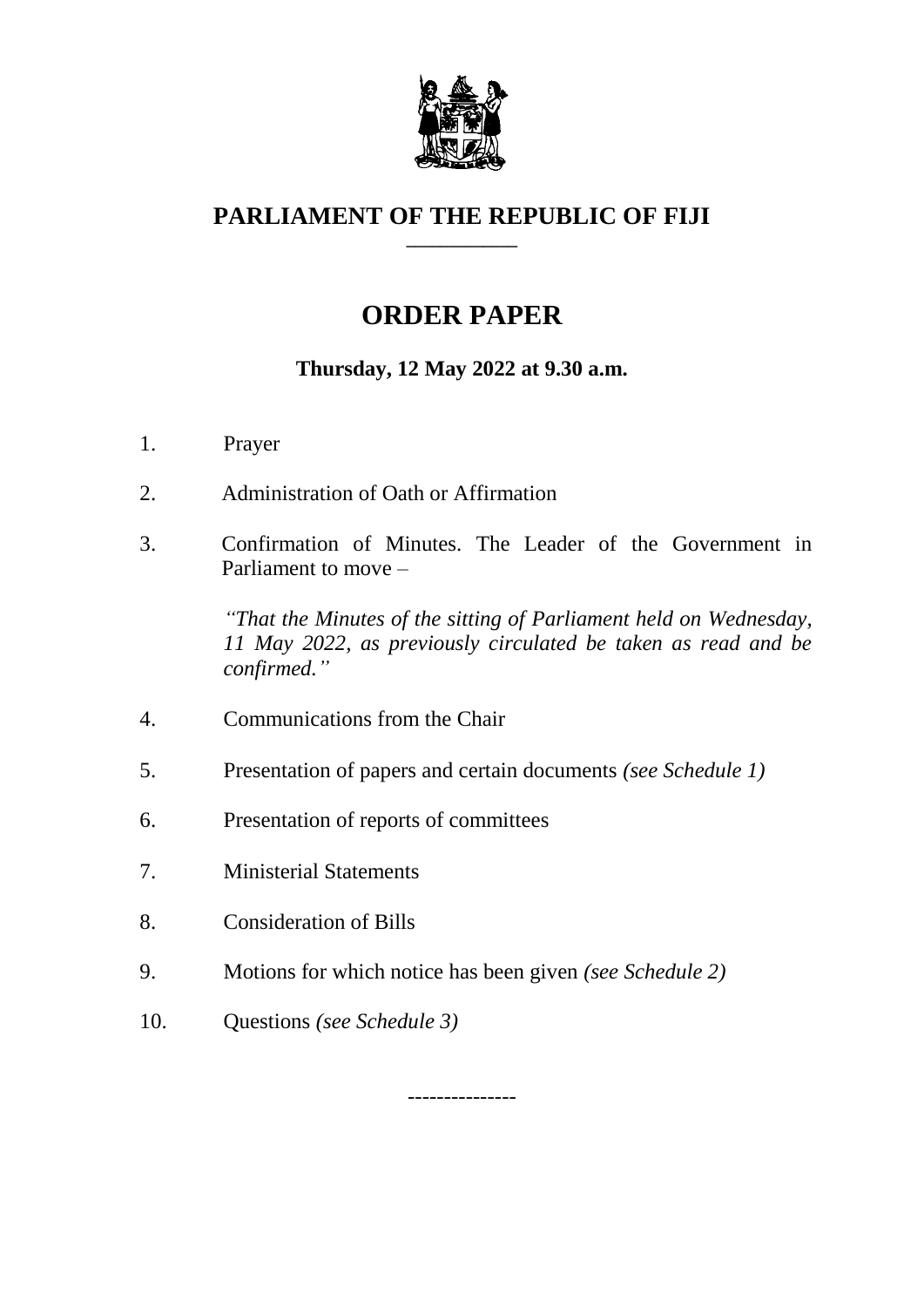## **SCHEDULE 1 — PRESENTATION OF PAPERS AND CERTAIN DOCUMENTS**

- 1. Fiji Public Trustee Corporation Pte Limited Annual Report 2018 *(Parliamentary Paper No. 69 of 2020)*
- 2. Fiji Rice Pte Limited Annual Report 2013-2017 *(Parliamentary Paper No. 255 of 2020)*
- 3. Investment Fiji 2019-2020 *(Parliamentary Paper No. 61 of 2021)*
- 4. Fiji National University Annual Report 2020 *(Parliamentary Paper No. 44 of 2021)*

# **SCHEDULE 2 — MOTION FOR DEBATE**

1. Hon. Prof. Biman Prasad to move –

"That Parliament authorises the Standing Committee on Economic Affairs to assess the impact of direct initiatives to farmers in the agricultural sector in particular the distribution of seeds and seedlings for cash crop, help in the form of materials provided to dairy farmers, provision of irrigation pumps/piping, rice planting, ploughing and harrowing of land by the Ministry of Agriculture, handling of breeder goats/sheep and report back at the next sitting of Parliament."

# **SCHEDULE 3 — QUESTIONS**

#### **Oral Questions**

- 121/2022 Hon. Pio Tikoduadua to ask the Minister for Education, Heritage and Arts, and Local Government – Can the Minister inform Parliament who is paying the Suva City Council for its garbage collection services within the Nasinu municipal boundary.
- 122/2022 Hon. Virendra Lal to ask the Minister for Women, Children and Poverty Alleviation – Can the Minister update Parliament on the Child Protection Programme, which has an allocation of \$50,000 in the Revised 2021-2022 Budget.